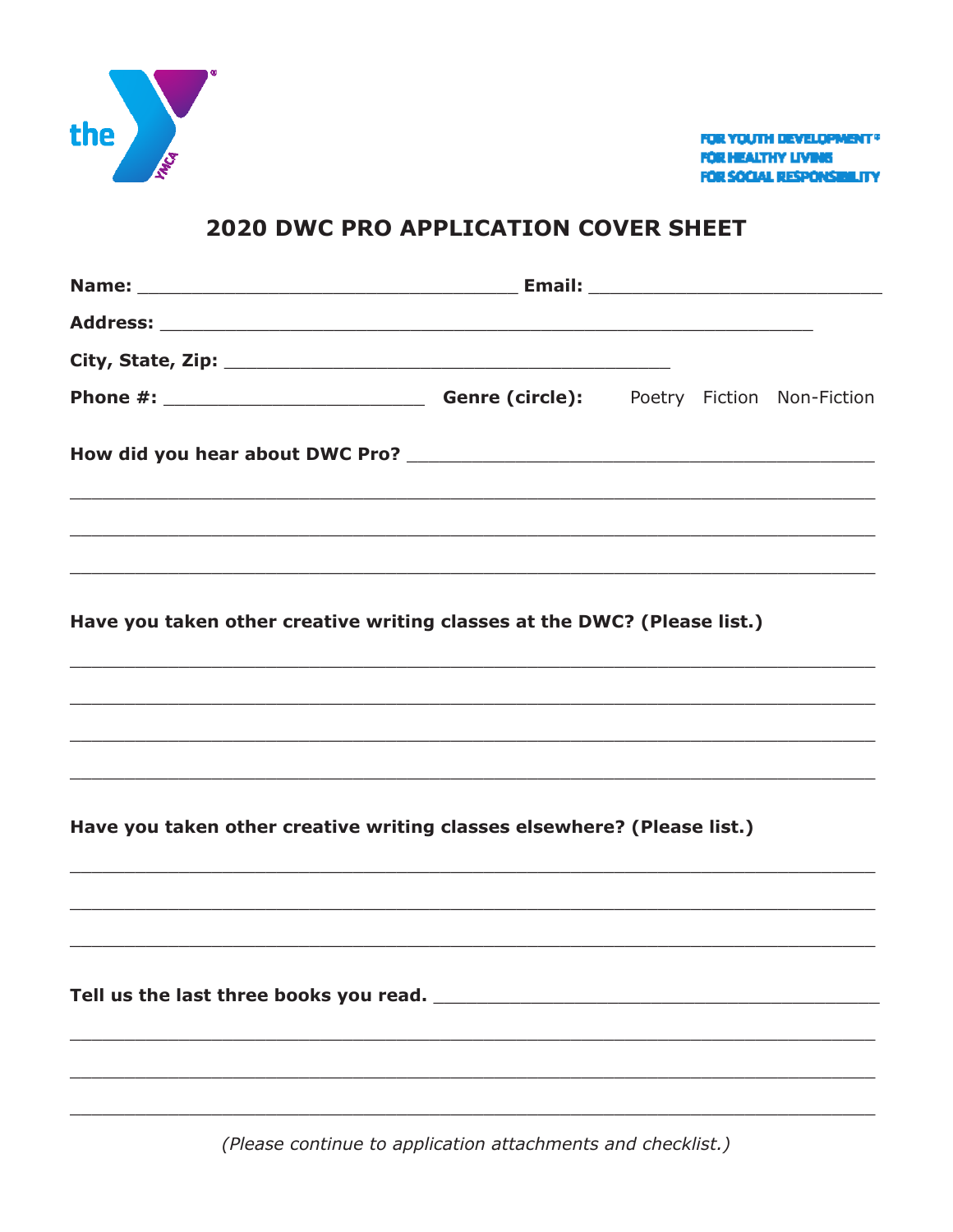## **DWC PRO APPLICATION ATTACHMENTS**

**PERSONAL STATEMENT.** On a separate page, please write a one-page personal statement briefly describing your writing history, and what you hope to achieve by enrolling in DWC PRO. Please type.

**WORK SAMPLE.** All work samples must be typed, and should include only writing that you have produced yourself within the past five years. Please make sure your name is on each page of your work sample. Work samples should be stapled or bound with a paperclip (no fancy binders, please). Samples will be recycled after they are reviewed, and cannot be returned.

**• FOR POETS.** Please submit 7 to 10 poems, up to a maximum of 12 pages. Please do not include more than one poem per page.

**• FOR FICTION WRITERS AND CREATIVE NON-FICTION WRITERS.** One short story or essay, or a chapter of a longer work, up to a maximum of 20 double-spaced pages.

## **APPLICATION CHECKLIST**

\_\_\_\_\_Application cover sheet

\_\_\_\_\_Work sample

\_\_\_\_\_1-page personal statement

Non-refundable \$50 application fee, made payable to YMCA (If you are not accepted, this fee will provide you a one-year membership to the DWC.)

## **POSTMARK DEADLINE: September 10, 2020.**

**Please send all required materials to:**

**The Arts Branch of the YMCA Attn: DWC PRO 340 Montgomery St. Syracuse, NY 13202**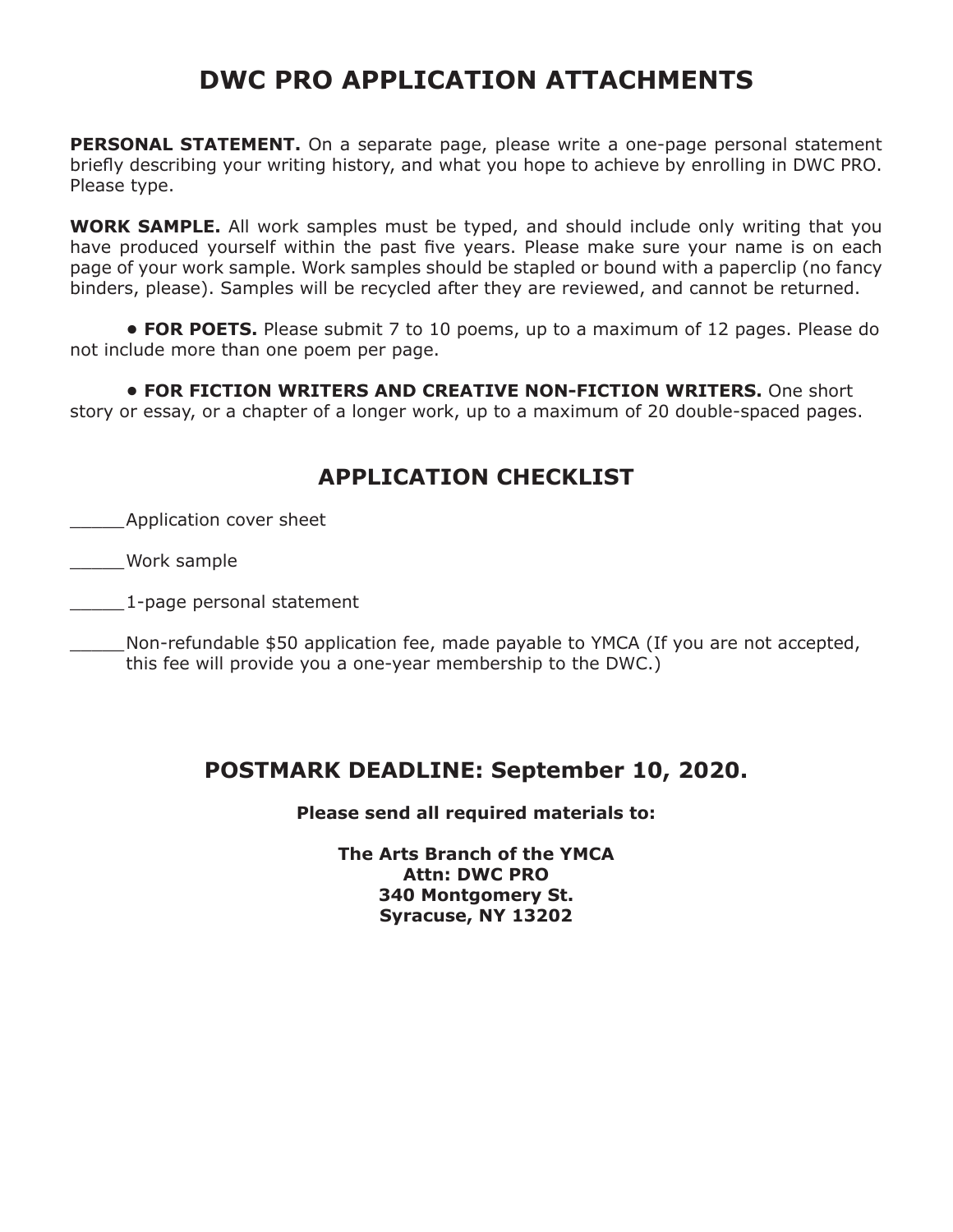# **About DWC PRO**

DWC PRO is a two-year intensive program for creative writers who are serious about honing their craft and growing their careers. Our program is designed especially for writers who will benefit from focused study—the same kind offered by an MFA program, but without relocation or high cost. As a DWC PRO student, you will take advanced courses, receive individual feedback, and work with established writers who will mentor you as you complete a manuscript that is publication-ready.

For Fall 2020, we will accept applications for a new cohort of PRO students in Poetry, Fiction, and Non-Fiction. To apply for the program, students must complete an application and submit a work sample, which will be reviewed by program faculty. No more than eight students can be enrolled in a DWC PRO genre at a given time, as we limit the workshop size to eight students.

**REQUIRED COURSEWORK:** DWC PRO is a two-year program. Students must complete three courses in each season of the program (Fall, Winter and Spring of each year). These courses include:

- The advanced workshop in their selected genre.
- A literature or craft course (in seasons 1-5).
- An individual tutorial with a DWC PRO faculty member (doubled in season six, for thesis work).

• Attendance at at least one DWC visiting author reading in each season, and attendance at readings by any visiting authors with whom the student has an individual conference (see below).

The workshop and lit/craft courses require weekly participation at the DWC facility; the individual tutorial will generally be conducted through email. In total, students must complete a total of 11 required courses and six one-on-one mentorships (the lit/craft course is optional in the final season of the program, and the mentorship time is doubled, so that students may focus on their final manuscript).

**ADDITIONAL PROGRAM BENEFITS:** Aside from required coursework, DWC PRO students receive:

• Three years of DWC Membership (two years while enrolled, and one year after completing the program).

- Individual conferences with two Visiting Authors during their second year of the program.
- A free class of their choice (optional) in the summer session between year one and year two.
- Participation in a DWC PRO Graduate Reading in their final season of the program.

**TUITION:** DWC PRO tuition varies based on the student's Greater Syracuse YMCA membership status.

- For YMCA members, the total two-year cost is \$2400 (this accounts for the YMCA's "free DWC class per season benefit), billed in six seasonal installments of \$400.
- For non-members, the total two-year cost is \$2850, billed in six seasonal installments of \$475.

These prices includes all coursework and program benefits. Students may need to purchase books for some courses. Students are required to make payments at the beginning of each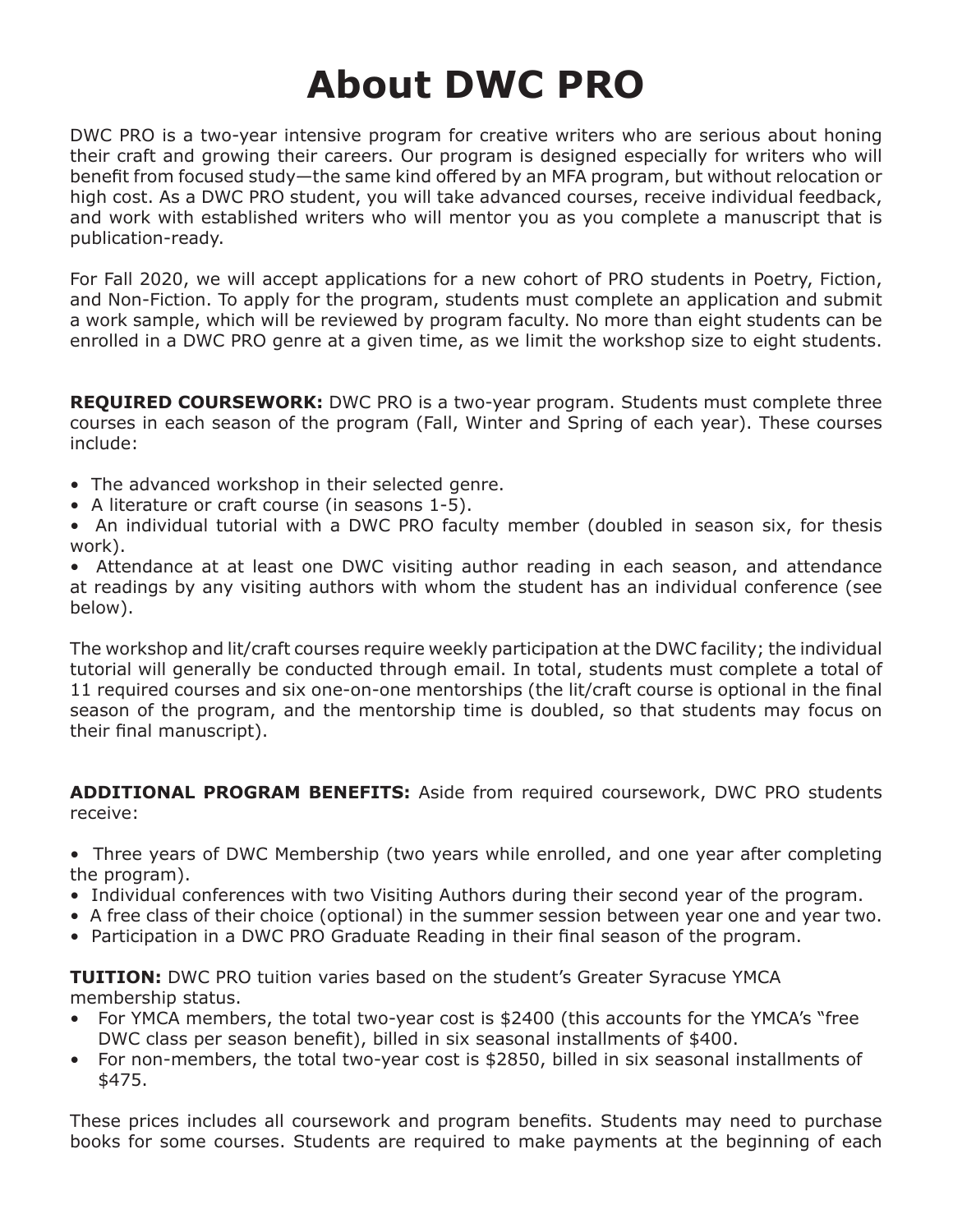of the program's six seasons (\$400 for YMCA Members, \$475 for non-members). Currently, financial assistance is not available for the DWC PRO program. *For students taking DWC PRO as a three-year program, payments are still due on the two-year schedule (only course work is extended).*

**APPLICATION AND DEADLINE:** Applications must be postmarked by September 10, 2020. A \$50, non-refundable application fee is due along with the application; students who are not accepted into the program will receive a free DWC membership for one year.

## **More DWC PRO Information / FAQs:**

**What is a certificate program?** The DWC PRO program is a plan of study for serious writers; upon successfully completing the two-year program, participating students will receive a certificate verifying that they have met all of the requirements for the program, which includes a total of 17 courses and individual mentorship sessions, and the completion of a final booklength manuscript of either poetry, short fiction or creative non-fiction.

**What will my certificate be good for?** We wish we could tell you that your certificate will be a ticket to publication, riches, fame, and acclaim. Unfortunately, we can guarantee none of those things—and neither can a graduate degree program. We view the certificate as a tangible sign that for two years, you have dedicated yourself to your writing in a serious way—and that you have something to show for it, in the form of a completed manuscript.

**Can I enroll for more than one genre of writing?** The short answer is "no." But the longer answer is more fun. There is a certain degree of inflexibility due to the amount of coursework which must be taken—it wouldn't be possible, time wise, to complete the requirements for both the poetry and fiction programs (for example) simultaneously. However, literature courses will be offered in all genres, and students may choose to enroll in whichever literature class they desire—even one that falls outside of their usual genre. In fact, we would encourage students to take at least one literature course from "the other side of the fence" during their time in DWC PRO.

**What happens if I need to leave the program for a period of time? Can I stop for a while, and then pick up where I left off?** This program is designed for those adults who might not have the flexibility for a traditional graduate program; therefore, we do make allowances for students who may need to take a season or two off for personal reasons. Students who simply do not have time for the complete DWC PRO course load in a given term may also choose to enroll in a single DWC workshop, but they will be required to pay the usual DWC member fee, and the course will not be counted towards their DWC PRO requirements. Students who leave DWC PRO for an entire year or longer will have to apply to re-enter the program. *Since 2012, we have offered a "Three-Year Plan" for DWC PRO;* for more information, call our workshops coordinator at (315) 474-6851 x380.

#### **Can courses I've already taken at the DWC, or other literary arts centers, count towards my course requirements for DWC PRO?** No.

**What should I include in my artist's statement?** We'd like to know more about you, and your reasons for being interested in the DWC PRO program. We'd especially like to know more about your writing history, your interests as a writer and reader, and especially, what you hope to gain from this two-year program of study.

**When will I hear if I have been admitted to DWC PRO?** We hope to notify all applicants